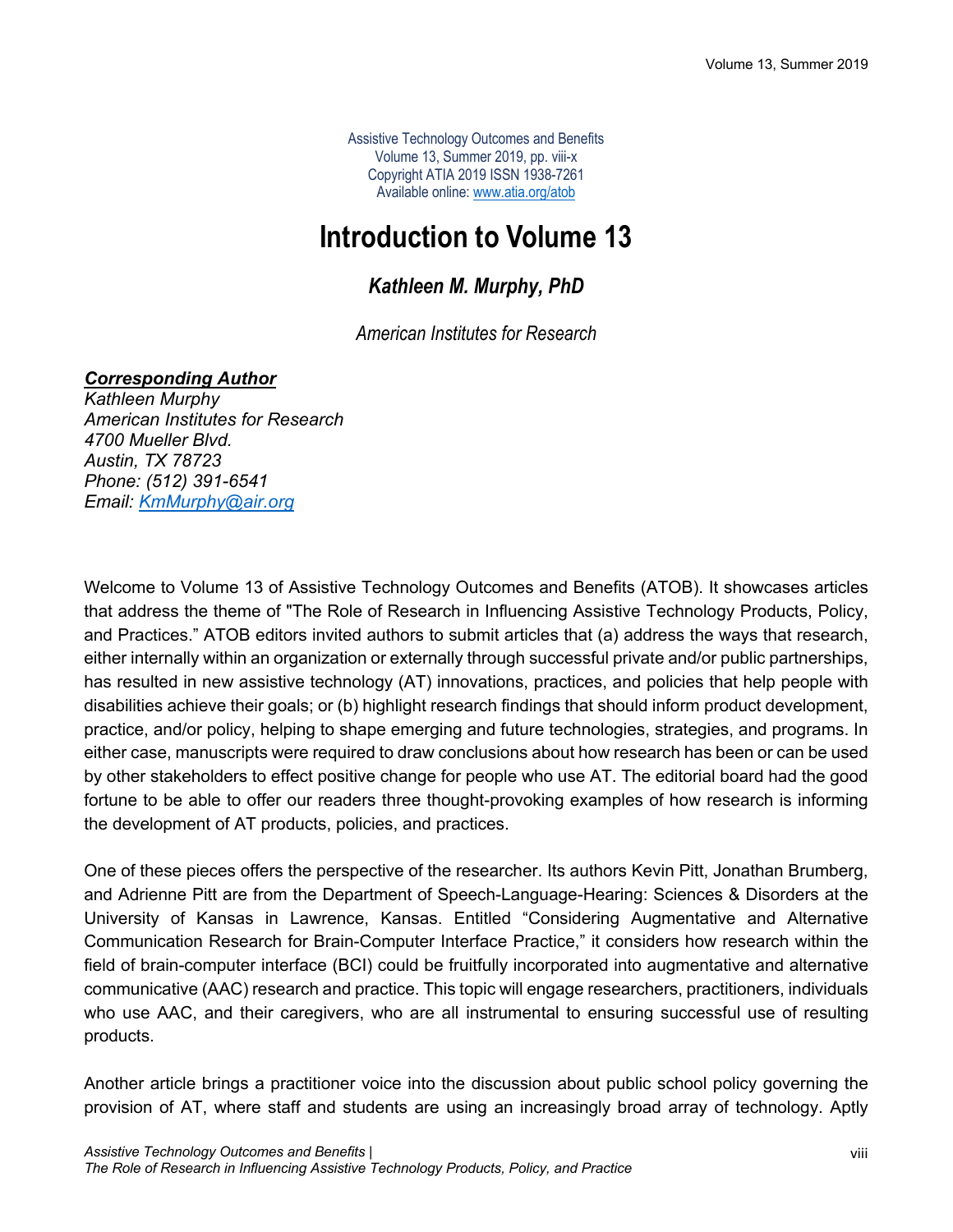summarized in its title "School Technology: Moving Beyond Assistive," the article was contributed by Carol Michels of the Northern Suburban Special Education District in Highland Park, Illinois. The work shares Michels' insights regarding the need for AT departments and services to move away from policies that encourage referral-based deficit models for individual student remediation. Instead, she proposes developing a proactive framework that engages practitioners as "thought leaders, partners in programming, and experts in technology." Her piece will be of high interest to AT providers, district- and school-based administrators and practitioners, students, and their families.

To understand the role research can play in the AT industry, turn to the article "Accessibility User Research Collective: Engaging Consumers in Ongoing Technology Evaluation." John Morris, Nicole Thompson, and Ben Lippincott of the Shepherd Center joined forces with Megan Lawrence of Microsoft to summarize the development, current status, and impact of the Accessibility User Research Collective (AURC). AURC is a national network of people with all kinds of disabilities, who provide project-by-project formal customer feedback for Microsoft as it develops its products and services. The article offers an excellent example of collaboration between representatives from a tech company and accessibility researchers who work for a non-profit. Such interactions provide industry with valuable input from those who understand the needs of targeted product users. Like Microsoft, other companies could adopt this model to gather feedback to develop and refine their products and services, so that more customers might benefit from tech industry offerings.

In sum, Volume 13 dedicates itself to the theme of exploring how research can move the AT field in new directions. The theme of this issue is consistent with the editors' goal that ATOB promotes effective knowledge transfer, highlighting new information on the outcomes and benefits of AT for persons with disabilities. Across the three articles, we see specific examples of how research can influence the AT industry. Extant research, in this case about BCI, can find new applications when shared with those in the AAC field. Findings from the study Michels conducted inform how AT policy is—and should be developed within school districts, an especially topical issue given the ever-wider relevance of all kinds of technology to assistive functions. The essential role of stakeholder input in product research and development is highlighted in the value Microsoft places upon the AURC.

The exponential growth of technology in virtually all lives across the globe testifies to the crucial role that the Assistive Technology Industry Association (ATIA) itself plays. Given its broad mission, ATIA strongly supports a wide and diverse set of voices and perspectives in the research it seeks to put before the readers of its journal. Toward that end, please be reminded of its open access policy.

Consider whether you, too, have a role to play in ATOB:

- The journal has open positions available for peer reviewers.
- All readers are invited to share the link to this issue on their social media networks.
- ATOB invites contributions from industry representatives and practitioners, including those who have disabilities, not only researchers.